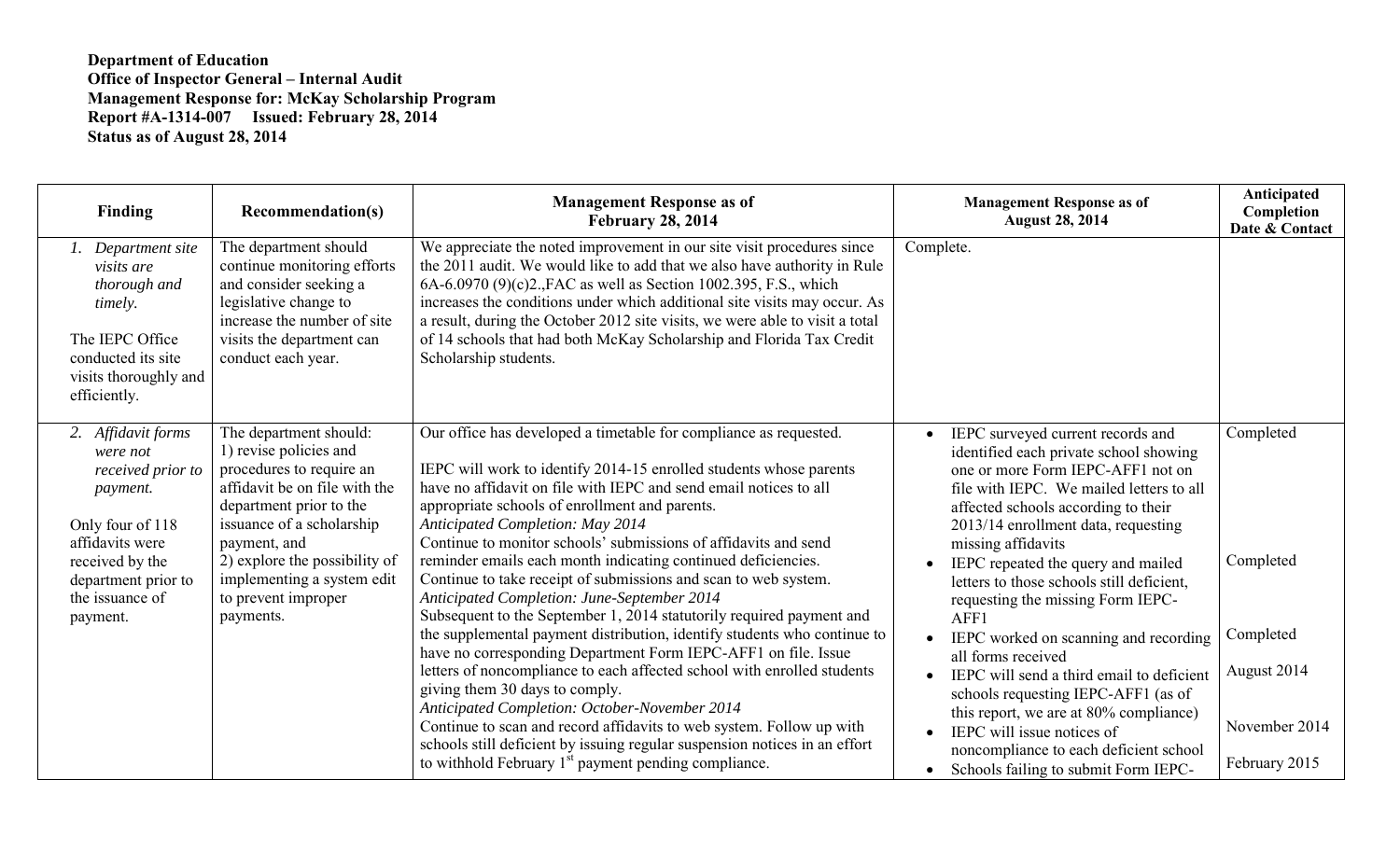## **Department of Education Office of Inspector General – Internal Audit Management Response for: McKay Scholarship Program Report #A-1314-007 Issued: February 28, 2014 Status as of August 28, 2014**

| Finding                                                                                                 | Recommendation(s)                                                                                           | <b>Management Response as of</b><br><b>February 28, 2014</b>                                                                                                                                                                                                                                                                                                                                                           | <b>Management Response as of</b><br><b>August 28, 2014</b>                                                                                                                                                           | Anticipated<br>Completion<br>Date & Contact |
|---------------------------------------------------------------------------------------------------------|-------------------------------------------------------------------------------------------------------------|------------------------------------------------------------------------------------------------------------------------------------------------------------------------------------------------------------------------------------------------------------------------------------------------------------------------------------------------------------------------------------------------------------------------|----------------------------------------------------------------------------------------------------------------------------------------------------------------------------------------------------------------------|---------------------------------------------|
|                                                                                                         |                                                                                                             | <b>Anticipated Completion: December 2014</b><br>Subsequent to our ongoing efforts to capture this information, we will<br>work with our systems programmer to incorporate a payment system fix<br>that will identify parent affidavits on file prior to scholarship payment<br>distributions.<br>Anticipated Completion: January-May 2015                                                                              | AFF1 will be issued notices of proposed<br>action and February 2015 payments will<br>be held<br>Due to ongoing programmer needs<br>within IEPC, the program fix has not<br>currently been developed                  | May 2015                                    |
| 3. Scholarship<br>payment<br>warrants were<br>not properly<br>endorsed.                                 | The department should<br>enhance policies and<br>procedures to better ensure<br>proper warrant endorsement. | We have no evidence that the specific warrants reviewed by the IG audit<br>team for this report were previously reviewed by IEPC staff.<br>Based on recommendations from the 2011 Inspector General Audit<br>Findings, the Choice Office implemented risk-based and targeted<br>sampling models in addition to random sampling required by s.<br>1002.39(10)(f), F.S. which specifically requires that each warrant be | Following the September 1, 2014<br>payment distribution, IEPC will<br>continue with the current process of<br>warrant sampling employing a random<br>selection approach and compare with<br>parent affidavit on file | October 2014                                |
| Forty-five of 276<br>warrants did not<br>meet endorsement<br>requirements,<br>including: warrant        |                                                                                                             | restrictively endorsed by the parent for deposit into the account of the<br>private school. During the 2012 school year, those schools determined<br>as failing to meet restrictive endorsement requirements were reminded<br>of the requirements by mail, and a follow-up review was carried out<br>after the April 1, 2013 payment. Following the second review, five                                                | Following the November 1, 2014<br>payment distribution, IEPC will<br>continue with a risk based process of<br>warrant sampling comparing with parent<br>affidavit on file                                            | December 2014                               |
| signature differed<br>from affidavit<br>signature; signatures<br>were inconsistent<br>between warrants; |                                                                                                             | schools were issued notices of non-compliance; and a final review of<br>November 2013 warrants for these schools is forthcoming.<br>Anticipated Completion: Concurrent with Schedule for Finding #2<br>Given the inevitable fluctuations of any parent's signature across the<br>duration of a student's participation in the McKay Scholarship Program,                                                               | Following the February 1, 2015<br>payment distribution, IEPC will<br>continue with a targeted process of<br>warrant sampling comparing with parent<br>affidavits on file                                             | March 2015                                  |
| warrants did not<br>contain a signature;<br>and/or warrants were<br>not restrictively<br>endorsed.      |                                                                                                             | Choice Office staff are not qualified to conclusively determine the<br>identity of the individual who has signed any particular warrant. The<br>variance of signatures duly noted by this audit does not indicate that<br>services were not provided by the private school to these students nor<br>that the students were not otherwise eligible to receive scholarship<br>payments.                                  | Following the April 1, 2015 payment<br>distribution, IEPC will continue with a<br>follow up of all warrant sampling with<br>outstanding issues<br>IEPC has revised our accountability                                | June 2015<br>August 2014                    |